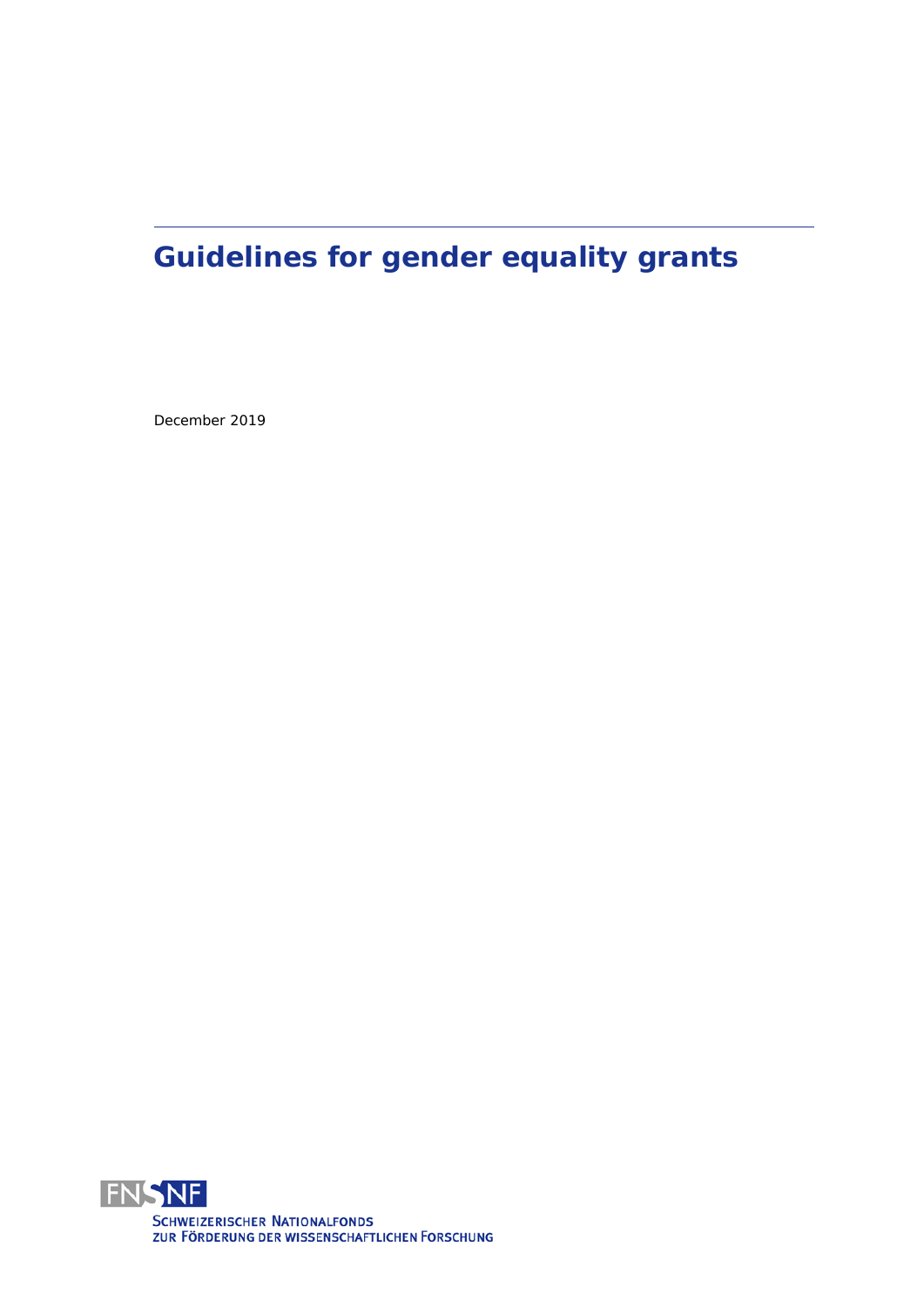# **1. What is a gender equality grant?**

The SNSF aims to foster equal opportunities between men and women in research funding. In this context, the gender equality grant can be used to finance flexible and individualised measures aimed at facilitating the career development of young women researchers working in SNSF funding schemes.

# **2. Formal requirements**

## **Who can benefit from a gender equality grant?**

Young women scientists (doctoral students and postdocs) as well as researchers without a doctorate at universities of applied sciences are entitled to a gender equality grant. The following persons are eligible:

- a) Beneficiaries of SNSF career funding schemes (with the exception of Eccellenza),
- b) Female collaborators in SNSF-funded projects and career funding schemes who are employed at a Swiss institution.

A work-time percentage of 60%, funded by the SNSF, is generally a prerequisite. The SNSF may approve exceptions, e.g. if the work-time percentage is 100%, but only half of it is funded by the SNSF.

## **Which funding schemes are eligible?**

The gender equality grant for staff members belongs to the category of eligible costs for the following funding schemes:

- a) Projects in all disciplines (Div. I-III)
- b) Interdisciplinary projects
- c) Sinergia (for each sub-project)
- d) Spark
- e) NRPs
- f) FLARE
- g) International cooperation programmes
- h) Eccellenza (only for staff members)
- i) PRIMA
- j) Ambizione (incl. PROSPER, SCORE, Energy)
- k) Practice-to-Science

The gender equality grant for grant holders belongs to the category of eligible costs for the following SNSF career funding schemes:

- a) Ambizione (incl. PROSPER, SCORE, Energy)
- b) PRIMA
- c) Doc.CH
- d) Doc.Mobility
- e) Early Postdoc.Mobility
- f) Postdoc.Mobility
- g) Spark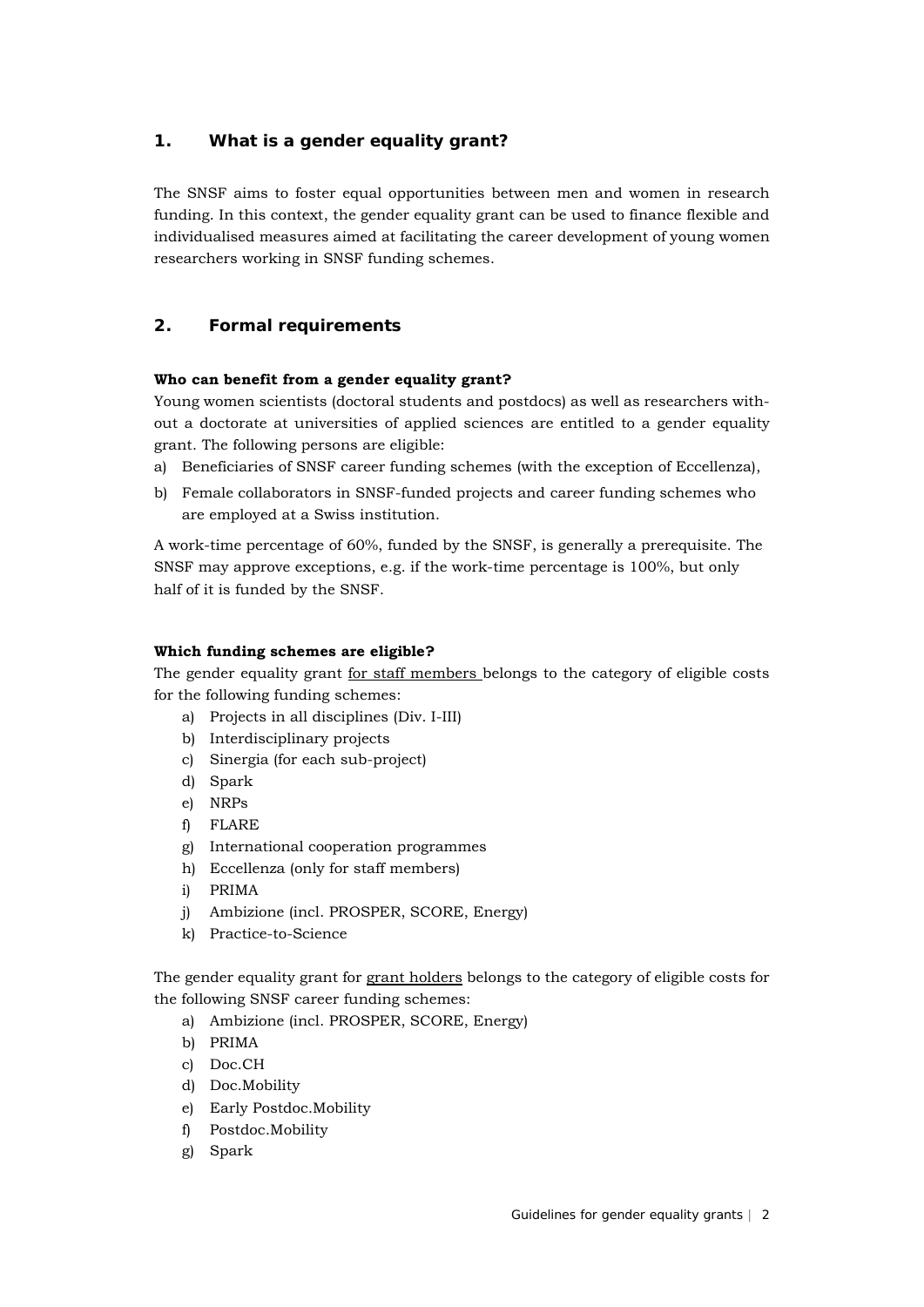## **How high is the gender equality grant?**

The gender equality grant for one entitled person amounts to CHF 1,000 per 12 months' project duration. Incomplete years are not eligible. Examples:

- A) For a fellowship of 18 months' duration, the fellowship holder may be granted a maximum of CHF 1,000.
- B) In the case of a project running time of 32 months, a staff member may be granted CHF 2,000.

#### **How can the gender equality grant be used?**

In order to promote equal opportunites, the gender equality grant can be used to cover the costs of measures in favour of the career development and networking of young women researchers. The gender equality grant is not meant to be used to cover family support measures (e.g. childcare costs).

The following list gives an overview of what is funded. However, it should not be regarded as exhaustive so as not to exclude useful new measures:

Mentoring: participation costs, travel expenses if the mentor is based abroad, attendance of events within the scope of the programme.

Coaching: (individual and in groups) for CV check, research proposals, appointment to a chair, career planning, enhancement of scientific profile, etc.

Courses and workshops: training concerning appointment to a chair, problem-solving and conflict management, presentation skills, acquiring third-party funds, publishing, communication training, etc.

Networking events: travel expenses for events in Switzerland and abroad (also for conferences), travel expenses for specific networking events, organisation of one's own networking events.

# **3. Procedure**

The gender equality grant belongs to the category of eligible costs. It is debited to the project funds, but does not have to be applied for, neither in the project application nor via a supplementary grant during the running time of the project (except for fellowships).

#### **Deficit guarantee**

The costs for the gender equality grant are covered by a deficit guarantee. If project funds are still available, they may be used to finance the gender equality grant. If the necessary amount is not covered via existing project funds, a compensatory payment may be initiated in the final financial report, provided that reference is made to the corresponding receipts.

#### Fellowship holders

Applications for gender equality grants may be submitted as of the start of the fellowship until two months prior to its expiry at the latest. Only researchers whose mobility fellowship lasts for at least 12 months (approved duration) are eligible. The application